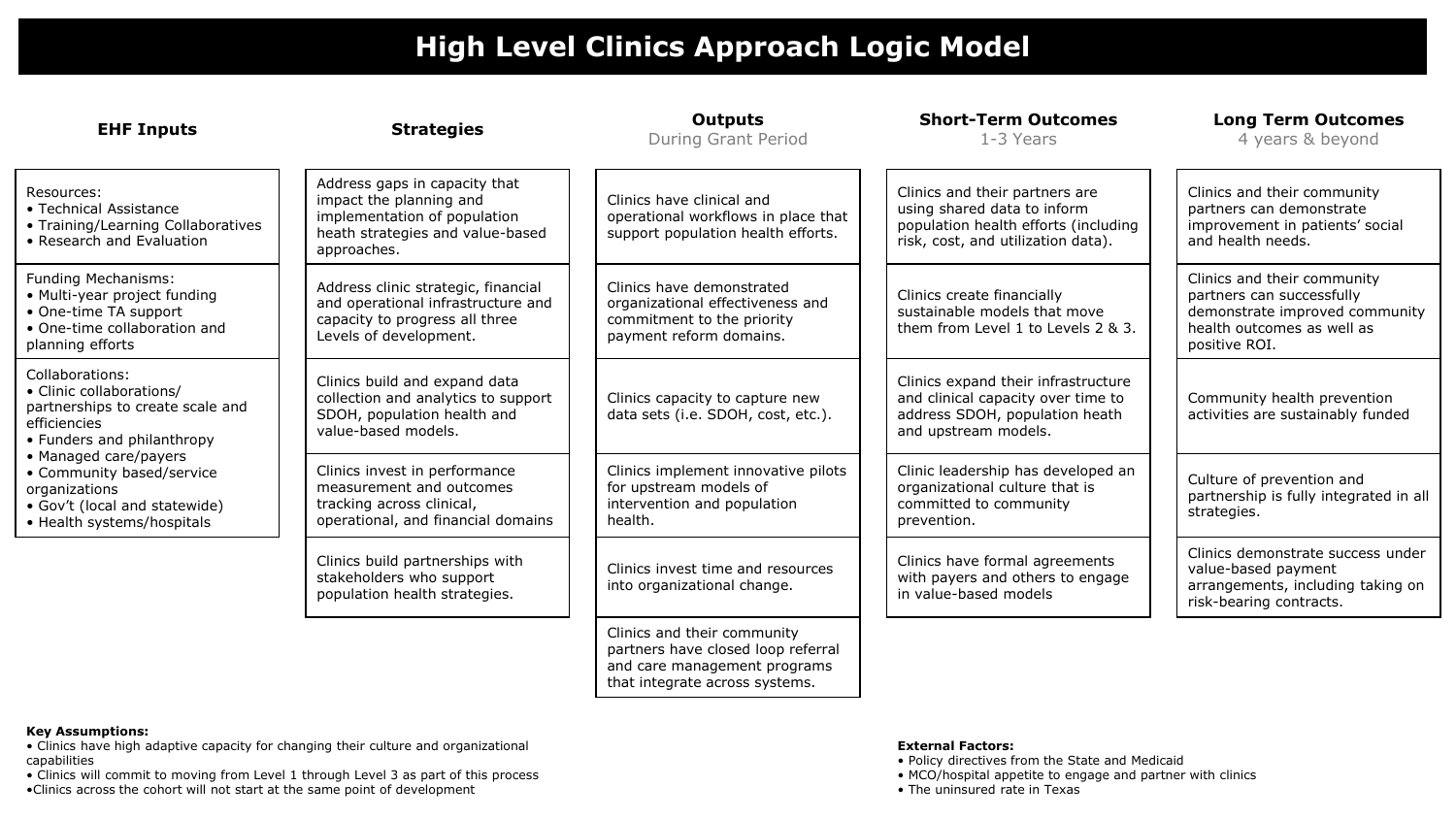# **Level 1** Level 1 of the Clinics Approach involves strengthening clinics' capacity and infrastructure to begin engaging in population health management activities **in population health management activities**

| <b>EHF Inputs</b>                                                                                                                                                                     | <b>Strategies</b>                                                                                                                                | Outputs<br>During Grant Period                                                                                                                                                                              | <b>Short-Term Outcomes</b><br>1-2 Years                                                                                                                                   | <b>Long Term Outcomes</b><br>2-3 years |
|---------------------------------------------------------------------------------------------------------------------------------------------------------------------------------------|--------------------------------------------------------------------------------------------------------------------------------------------------|-------------------------------------------------------------------------------------------------------------------------------------------------------------------------------------------------------------|---------------------------------------------------------------------------------------------------------------------------------------------------------------------------|----------------------------------------|
| Providing grants to fill specific<br>gaps in clinics' capacity to do<br>population health management<br>work; providing grants for one-<br>time collaboration and planning<br>efforts | Clinics use grant funding to<br>address specific organizational<br>gaps in their ability to do<br>population health management<br>work           | Clinics have captured broad<br>patient data set, including<br>screening for patient SDOH needs<br>and data used for clinical planning<br>and identifying population health<br>priorities                    | Clinics have strengthened their<br>capacity to engage in population<br>health management though<br>increased capacity in several core<br>competency areas (organizational | Clinics advance to level 2.            |
| Facilitating effective technical<br>assistance by identifying<br>consultants and resources                                                                                            | Clinics actively participate in or<br>lead the development of peer<br>learning opportunities around how<br>to do population health<br>management | Clinics have established<br>appropriate staffing to do<br>population health management<br>(either through recruiting new<br>staff or training existing staff)                                               | commitment, clinical management<br>and care management program;<br>SDOH, health IT and data<br>analytics, financial health and<br>planning)                               |                                        |
| Facilitating learning collaboratives<br>and peer learning opportunities<br>(including coordinated work with<br>other funders)                                                         | Clinics develop an infrastructure to<br>systematically and effectively<br>capture patient data, specifically<br>quality outcomes and SDOH data   | Demonstrated organizational<br>commitment to key payment<br>reform readiness domains through<br>demonstrated leadership-led<br>planning for population health,<br>SDOH, and other core competency<br>areas. |                                                                                                                                                                           |                                        |
| Convene collaborators and<br>stakeholders (i.e. payers, CBOs,<br>government, etc.) to support<br>population heath efforts                                                             |                                                                                                                                                  |                                                                                                                                                                                                             |                                                                                                                                                                           |                                        |
| Conducting in-depth research and<br>evaluations focused on what works<br>for whom and why                                                                                             |                                                                                                                                                  |                                                                                                                                                                                                             |                                                                                                                                                                           |                                        |

## **Key Assumptions**

- Participating clinics must have a high degree of willingness and a reasonable level of readiness to engage in population health management activities, as well as participate in EHF training/TA
- Clinics in Level 1 will commit to moving through Level 1 to Levels 2 and 3 as part of this process
- Clinics across the cohort will not start at the same point in their development but are expected to determine baseline capacity and gaps to implement strategies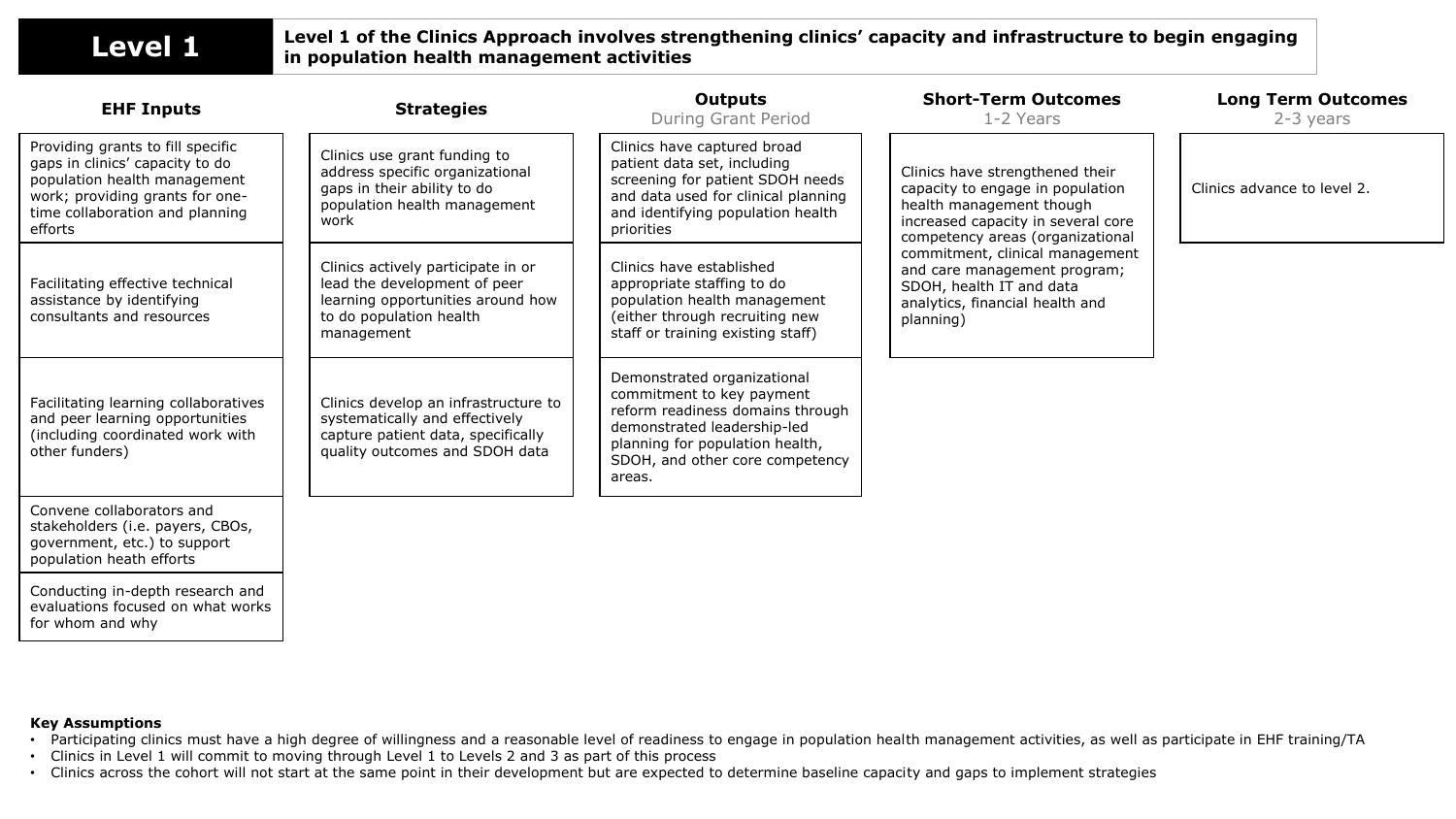# **Level 2 Level 2 of the clinics approach involves supporting clinics as they undertake population health management <br>
<b>LeVel 2 Level activities (that incorporate addressing unmet social needs) with their patient popula activities (that incorporate addressing unmet social needs) with their patient population**

| <b>EHF Inputs</b>                                                                                                                          | <b>Strategies</b>                                                                                                  | <b>Outputs</b><br><b>During Grant Period</b>                                                                                                                                          | <b>Short-Term Outcomes</b><br>1-2 Years                                                                                                                            | <b>Long Term Outcomes</b><br>2-3 Years                                                                                                     |
|--------------------------------------------------------------------------------------------------------------------------------------------|--------------------------------------------------------------------------------------------------------------------|---------------------------------------------------------------------------------------------------------------------------------------------------------------------------------------|--------------------------------------------------------------------------------------------------------------------------------------------------------------------|--------------------------------------------------------------------------------------------------------------------------------------------|
| Providing grants to fund clinics to<br>enhance their population health<br>management work as well as<br>collaboration and planning efforts | Clinics are using grant dollars to<br>improve their population health<br>management work                           | Clinics use hotspotting/risk<br>stratification to target<br>interventions to population<br>subgroups                                                                                  | Clinic care protocols are<br>influenced by patient risk scores<br>and social needs assessment<br>findings                                                          | Clinics identify and obtain non-<br>philanthropic funding sources to<br>support population health<br>management activities                 |
| Providing or identifying technical<br>assistance resources                                                                                 | Clinics maximize existing<br>alternative payment programs                                                          | Clinics are implementing a closed-<br>loop referral process for patients<br>with unmet social needs                                                                                   | Patients can access additional<br>services to address their unmet<br>social needs                                                                                  | Patient' social needs are improved                                                                                                         |
| Conducting environmental scans<br>or research on various payment<br>and delivery models (ACOs, APMs,<br>etc.)                              | Clinics are beginning to develop<br>partnerships with key<br>stakeholders (MCOs, hospitals,<br>$CBOs$ <sup>1</sup> | Clinics are engaging in social-risk<br>targeted care activities in support<br>of chronic disease management<br>(i.e. home remediation for<br>asthma)                                  | Clinics and their respective<br>partners are using shared data to<br>inform population health<br>improvement efforts                                               | Clinics demonstrate improved<br>health outcomes                                                                                            |
| Conducting environmental scans<br>or research on clinic partnership<br>opportunities                                                       | Clinics quantify and articulate<br>their ROI to partners (their value<br>proposition)                              | Clinics formalize partnerships with<br>MCOs, payors, and hospitals to<br>engage in APMs or other<br>population health activities (i.e.<br>ED diversion) $1$                           | Clinics draw down available P4P<br>and/or other APM funding and can<br>re-invest in infrastructure for<br>population heath, SDOH, and<br>value-based activities    | In collaboration with partners,<br>clinics can quantify both the<br>impact of addressing and not<br>addressing unmet patient SDOH<br>needs |
| Conducting in-depth research and<br>evaluations focused on what<br>works for whom and why                                                  | Clinics identify key clinical<br>outcomes to be improved upon                                                      | Clinics have a formal agreement in<br>place to support bi-directional<br>data sharing with partners,<br>including payer data to support<br>clinical and population health<br>planning | Clinics organizational commitment<br>to population health expanded<br>through additional partnerships<br>and strategies (i.e. hiring of<br>additional staff, etc.) |                                                                                                                                            |
| Convene collaborators and<br>stakeholders (i.e. payers, CBOs,<br>government, etc.) to support<br>population heath efforts                  | Clinics expand care coordination<br>and empanelment efforts                                                        | Clinics are implementing a<br>standardized SDOH screening<br>process                                                                                                                  |                                                                                                                                                                    |                                                                                                                                            |

Note 1: Clinic partnership continuum: Partnerships with community-based agencies and organizations (local government and nonprofit); Partnerships with hospitals; Consortia; Management services organizations and clinically integrated networks; Health-center-led Independent Practice Associations (IPAs); Partnerships with health plans; Mergers and acquisitions

### Key Assumptions

Clinics have robust infrastructure in place for population health management Clinic business models reflect an attention to issues such as payer mix, patient population size, etc.

### External Factors

- Policy directives from state Medicaid
- The uninsured rate in Texas
- MCO/Hospital appetite to engage/partner with clinics to do this work